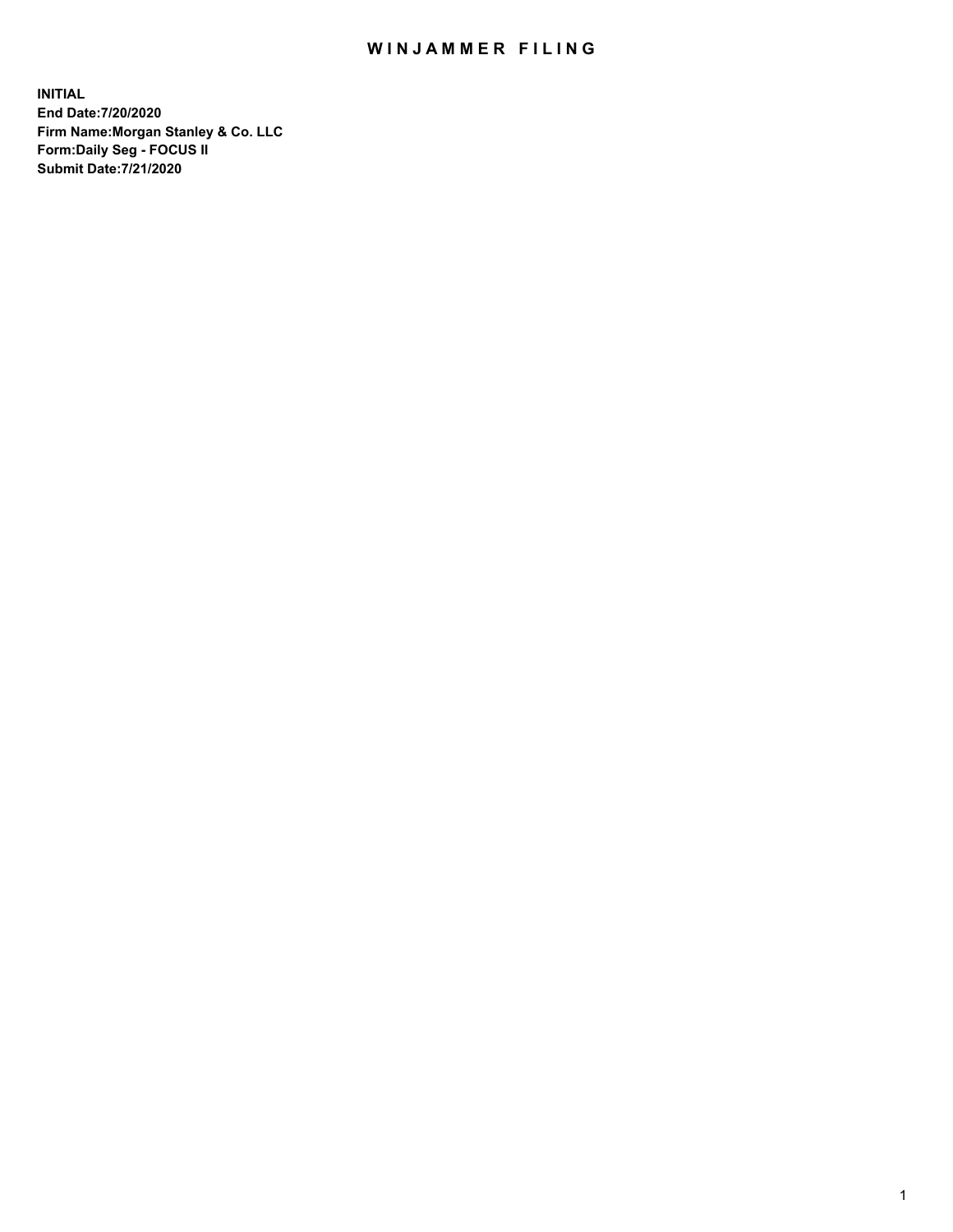**INITIAL End Date:7/20/2020 Firm Name:Morgan Stanley & Co. LLC Form:Daily Seg - FOCUS II Submit Date:7/21/2020 Daily Segregation - Cover Page**

| Name of Company                                                                                                                                                                                                                                                                                                                | <b>Morgan Stanley &amp; Co. LLC</b>                     |
|--------------------------------------------------------------------------------------------------------------------------------------------------------------------------------------------------------------------------------------------------------------------------------------------------------------------------------|---------------------------------------------------------|
| <b>Contact Name</b>                                                                                                                                                                                                                                                                                                            | <b>Ikram Shah</b>                                       |
| <b>Contact Phone Number</b>                                                                                                                                                                                                                                                                                                    | 212-276-0963                                            |
| <b>Contact Email Address</b>                                                                                                                                                                                                                                                                                                   | Ikram.shah@morganstanley.com                            |
| FCM's Customer Segregated Funds Residual Interest Target (choose one):<br>a. Minimum dollar amount: ; or<br>b. Minimum percentage of customer segregated funds required:% ; or<br>c. Dollar amount range between: and; or                                                                                                      | 235,000,000<br><u>0</u><br><u>00</u>                    |
| d. Percentage range of customer segregated funds required between:% and%.<br>FCM's Customer Secured Amount Funds Residual Interest Target (choose one):                                                                                                                                                                        | 0 <sup>0</sup>                                          |
| a. Minimum dollar amount: ; or<br>b. Minimum percentage of customer secured funds required:%; or<br>c. Dollar amount range between: and; or<br>d. Percentage range of customer secured funds required between: % and %.                                                                                                        | 140,000,000<br><u>0</u><br><u>0 0</u><br>0 <sub>0</sub> |
| FCM's Cleared Swaps Customer Collateral Residual Interest Target (choose one):<br>a. Minimum dollar amount: ; or<br>b. Minimum percentage of cleared swaps customer collateral required:% ; or<br>c. Dollar amount range between: and; or<br>d. Percentage range of cleared swaps customer collateral required between:% and%. | 92,000,000<br><u>0</u><br>0 Q<br>0 <sub>0</sub>         |

Attach supporting documents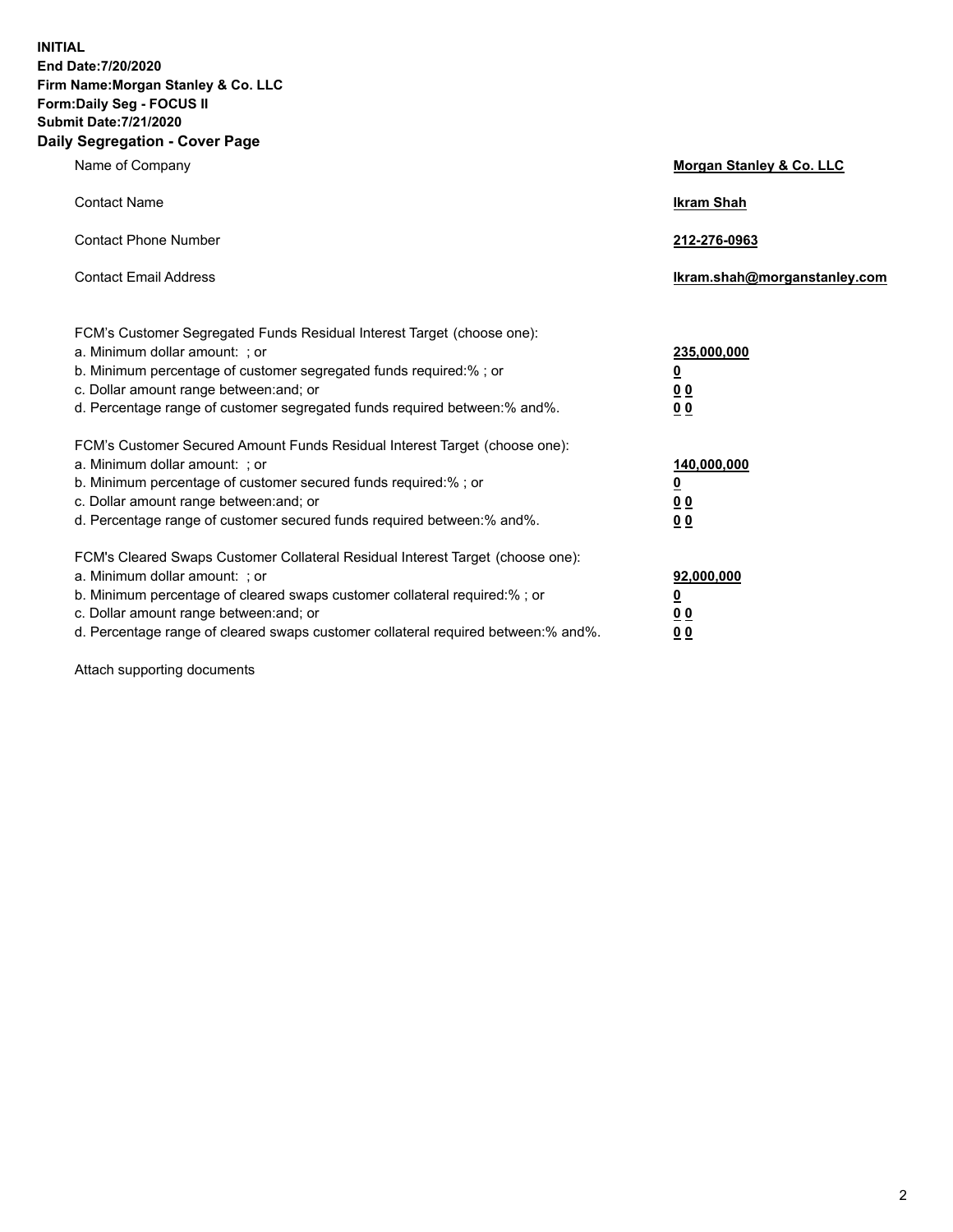## **INITIAL End Date:7/20/2020 Firm Name:Morgan Stanley & Co. LLC Form:Daily Seg - FOCUS II Submit Date:7/21/2020 Daily Segregation - Secured Amounts** Foreign Futures and Foreign Options Secured Amounts Amount required to be set aside pursuant to law, rule or regulation of a foreign government or a rule of a self-regulatory organization authorized thereunder 1. Net ledger balance - Foreign Futures and Foreign Option Trading - All Customers A. Cash **4,142,154,867** [7315] B. Securities (at market) **3,084,338,089** [7317] 2. Net unrealized profit (loss) in open futures contracts traded on a foreign board of trade **508,990,339** [7325] 3. Exchange traded options a. Market value of open option contracts purchased on a foreign board of trade **8,255,085** [7335] b. Market value of open contracts granted (sold) on a foreign board of trade **-14,511,834** [7337] 4. Net equity (deficit) (add lines 1. 2. and 3.) **7,729,226,546** [7345] 5. Account liquidating to a deficit and account with a debit balances - gross amount **15,166,576** [7351] Less: amount offset by customer owned securities **-14,709,171** [7352] **457,405** [7354] 6. Amount required to be set aside as the secured amount - Net Liquidating Equity Method (add lines 4 and 5) 7. Greater of amount required to be set aside pursuant to foreign jurisdiction (above) or line 6. FUNDS DEPOSITED IN SEPARATE REGULATION 30.7 ACCOUNTS 1. Cash in banks A. Banks located in the United States **635,511,821** [7500] B. Other banks qualified under Regulation 30.7 **628,403,246** [7520] **1,263,915,067** 2. Securities A. In safekeeping with banks located in the United States **381,443,696** [7540] B. In safekeeping with other banks qualified under Regulation 30.7 **0** [7560] **381,443,696** [7570] 3. Equities with registered futures commission merchants A. Cash **15,988,214** [7580] B. Securities **0** [7590] C. Unrealized gain (loss) on open futures contracts **2,616,444** [7600] D. Value of long option contracts **0** [7610] E. Value of short option contracts **0** [7615] **18,604,658** [7620] 4. Amounts held by clearing organizations of foreign boards of trade A. Cash **0** [7640] B. Securities **0** [7650]

- C. Amount due to (from) clearing organization daily variation **0** [7660]
- D. Value of long option contracts **0** [7670]
- E. Value of short option contracts **0** [7675] **0** [7680]
- 5. Amounts held by members of foreign boards of trade
	-
	-
	- C. Unrealized gain (loss) on open futures contracts **506,373,895** [7720]
	- D. Value of long option contracts **8,255,085** [7730]
	-
- 6. Amounts with other depositories designated by a foreign board of trade **0** [7760]
- 7. Segregated funds on hand **0** [7765]
- 8. Total funds in separate section 30.7 accounts **7,956,689,529** [7770]
- 9. Excess (deficiency) Set Aside for Secured Amount (subtract line 7 Secured Statement Page 1 from Line 8)
- 10. Management Target Amount for Excess funds in separate section 30.7 accounts **140,000,000** [7780]
- 11. Excess (deficiency) funds in separate 30.7 accounts over (under) Management Target **87,005,578** [7785]

**0** [7305]

**7,729,683,951** [7355]

## **7,729,683,951** [7360]

[7530]

 A. Cash **3,089,714,569** [7700] B. Securities **2,702,894,393** [7710] E. Value of short option contracts **-14,511,834** [7735] **6,292,726,108** [7740] **227,005,578** [7380]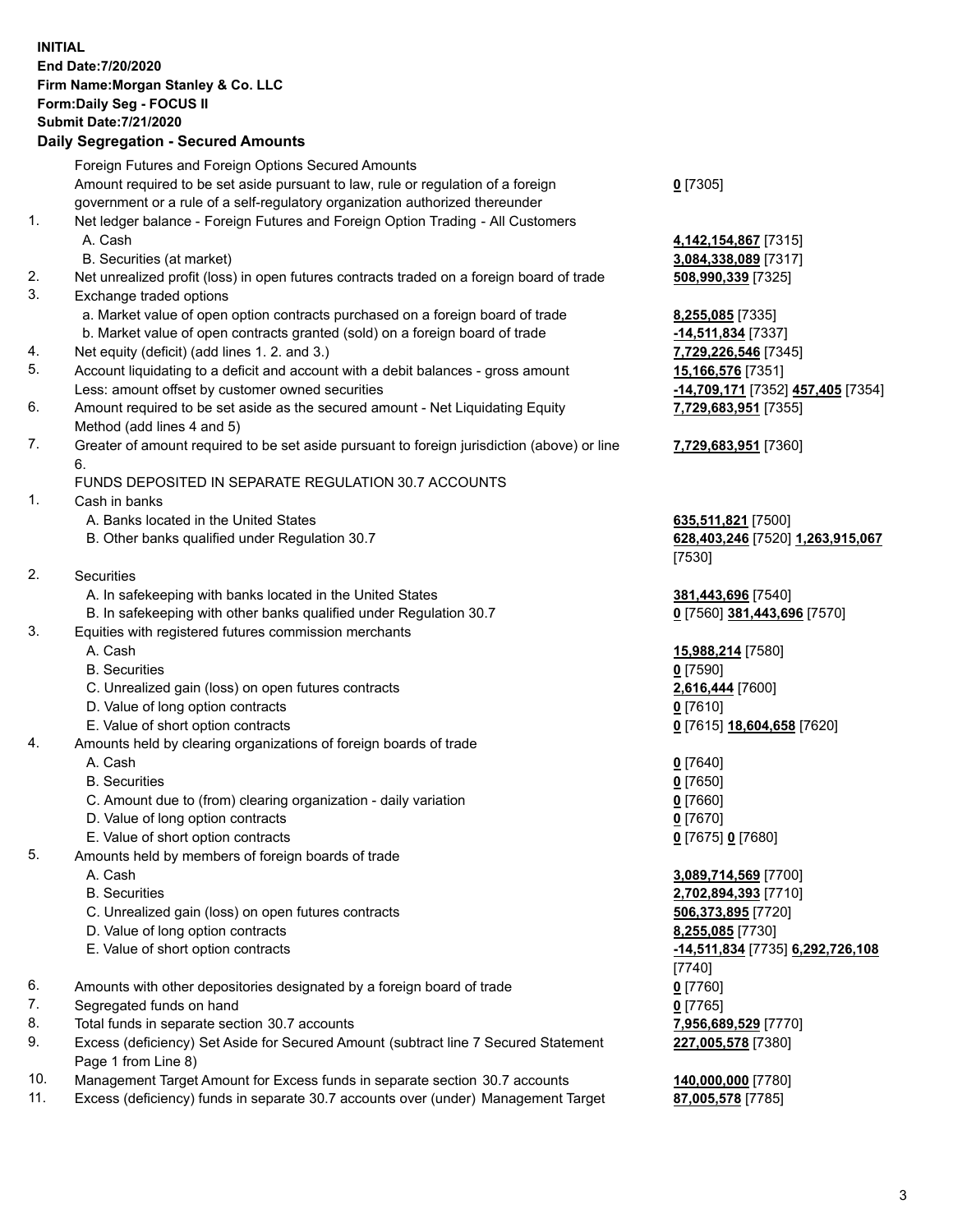**INITIAL End Date:7/20/2020 Firm Name:Morgan Stanley & Co. LLC Form:Daily Seg - FOCUS II Submit Date:7/21/2020 Daily Segregation - Segregation Statement** SEGREGATION REQUIREMENTS(Section 4d(2) of the CEAct) 1. Net ledger balance A. Cash **14,579,305,873** [7010] B. Securities (at market) **8,179,459,070** [7020] 2. Net unrealized profit (loss) in open futures contracts traded on a contract market **2,916,864,161** [7030] 3. Exchange traded options A. Add market value of open option contracts purchased on a contract market **478,376,526** [7032] B. Deduct market value of open option contracts granted (sold) on a contract market **-343,712,003** [7033] 4. Net equity (deficit) (add lines 1, 2 and 3) **25,810,293,627** [7040] 5. Accounts liquidating to a deficit and accounts with debit balances - gross amount **123,892,338** [7045] Less: amount offset by customer securities **-123,491,197** [7047] **401,141** [7050] 6. Amount required to be segregated (add lines 4 and 5) **25,810,694,768** [7060] FUNDS IN SEGREGATED ACCOUNTS 7. Deposited in segregated funds bank accounts A. Cash **4,709,210,652** [7070] B. Securities representing investments of customers' funds (at market) **0** [7080] C. Securities held for particular customers or option customers in lieu of cash (at market) **871,178,563** [7090] 8. Margins on deposit with derivatives clearing organizations of contract markets A. Cash **12,962,832,385** [7100] B. Securities representing investments of customers' funds (at market) **0** [7110] C. Securities held for particular customers or option customers in lieu of cash (at market) **7,308,280,507** [7120] 9. Net settlement from (to) derivatives clearing organizations of contract markets **197,783,998** [7130] 10. Exchange traded options A. Value of open long option contracts **478,376,526** [7132] B. Value of open short option contracts **-343,712,003** [7133] 11. Net equities with other FCMs A. Net liquidating equity **16,327,860** [7140] B. Securities representing investments of customers' funds (at market) **0** [7160] C. Securities held for particular customers or option customers in lieu of cash (at market) **0** [7170] 12. Segregated funds on hand **0** [7150] 13. Total amount in segregation (add lines 7 through 12) **26,200,278,488** [7180] 14. Excess (deficiency) funds in segregation (subtract line 6 from line 13) **389,583,720** [7190] 15. Management Target Amount for Excess funds in segregation **235,000,000** [7194] **154,583,720** [7198]

16. Excess (deficiency) funds in segregation over (under) Management Target Amount Excess